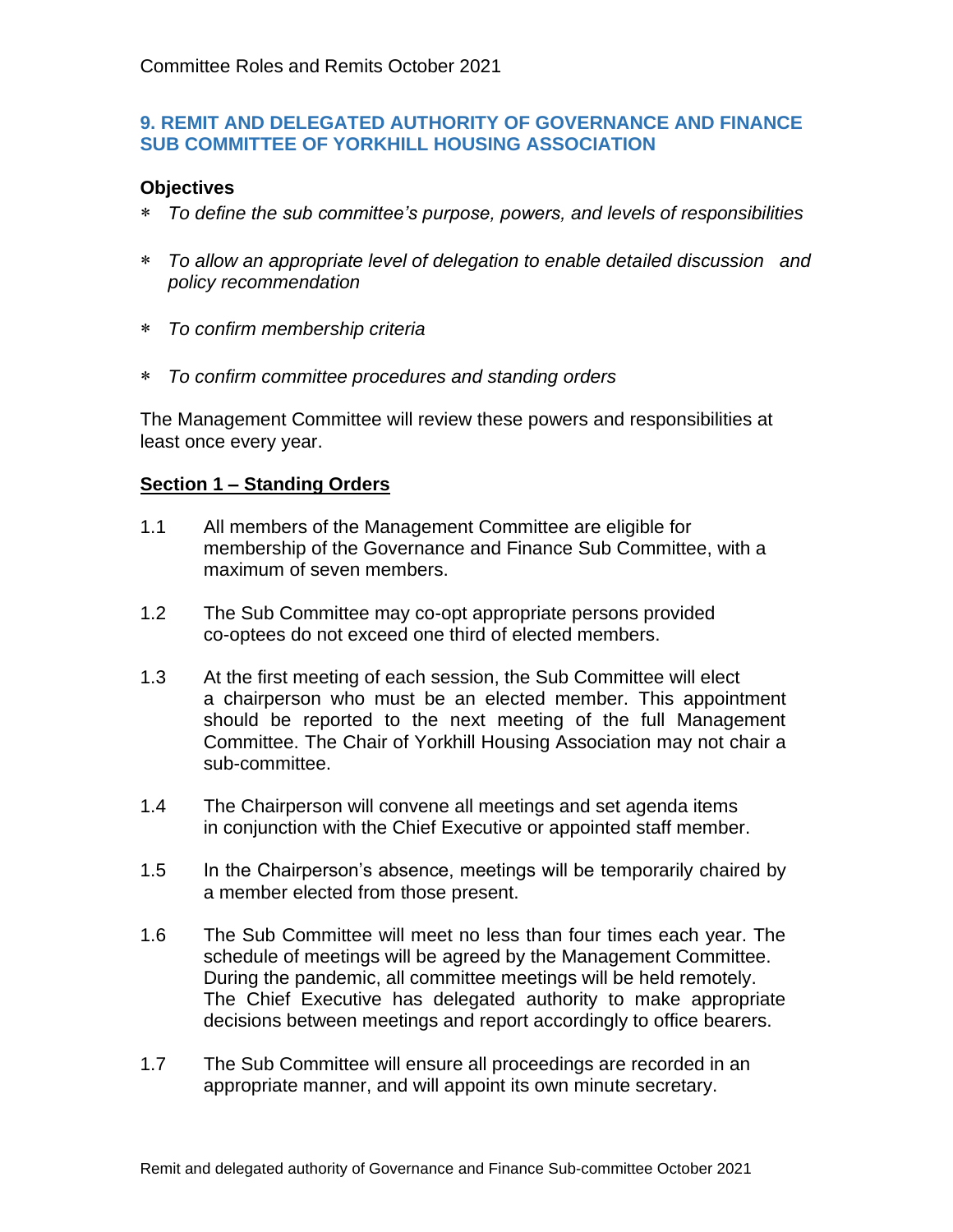- 1.8 A summary report of key decisions and issues covered by the subcommittee will be submitted in advance to the next meeting of the Management Committee for information or ratification of policy issues.
- 1.9 A quorum will be three elected members.
- 1.10 If the meeting is inquorate 30 minutes following the scheduled start, it will be adjourned to be reconvened within 10 working days at a time and place agreed by those present. The same procedures apply to meetings that become inquorate after a quorate start.
- 1.11 If a reconvened meeting remains inquorate 30 minutes after the scheduled start, the meeting will be abandoned and all business deferred to the next meeting of the Management Committee or the next meeting of the Sub Committee, whichever is first.

Any urgent business that can not wait will be processed by the Chief Executive or Deputy in conjunction with appropriate office bearers in accordance with approved procedures.

- 1.12 The Governance and Finance Sub Committee will normally be serviced by the Chief Executive and appropriate Manager(s) in relation to the business of the meeting. Agenda and reports will be issued at least seven days in advance.
- 1.13 Decisions taken by the Sub Committee in accordance with delegated powers will be binding unless a special meeting of the Management Committee is convened to have a decision overturned.
- 1.14 Decisions will be made by a majority of members present. In the event of a tie, the Chair has a second casting vote.
- 1.15 Meetings will close not more than two and a half hours from the scheduled start unless otherwise agreed by two thirds of members present.

## **Section 2 – Delegated Powers and Responsibilities**

*The Governance and Finance Sub Committee is responsible for* :

- 2.1 Monitoring the Association's ongoing compliance with all regulatory and legislative requirements in respect of Governance, Finance and Human Resources
- 2.2 Ensuring staffing roles and levels remain appropriate for the Association's requirements